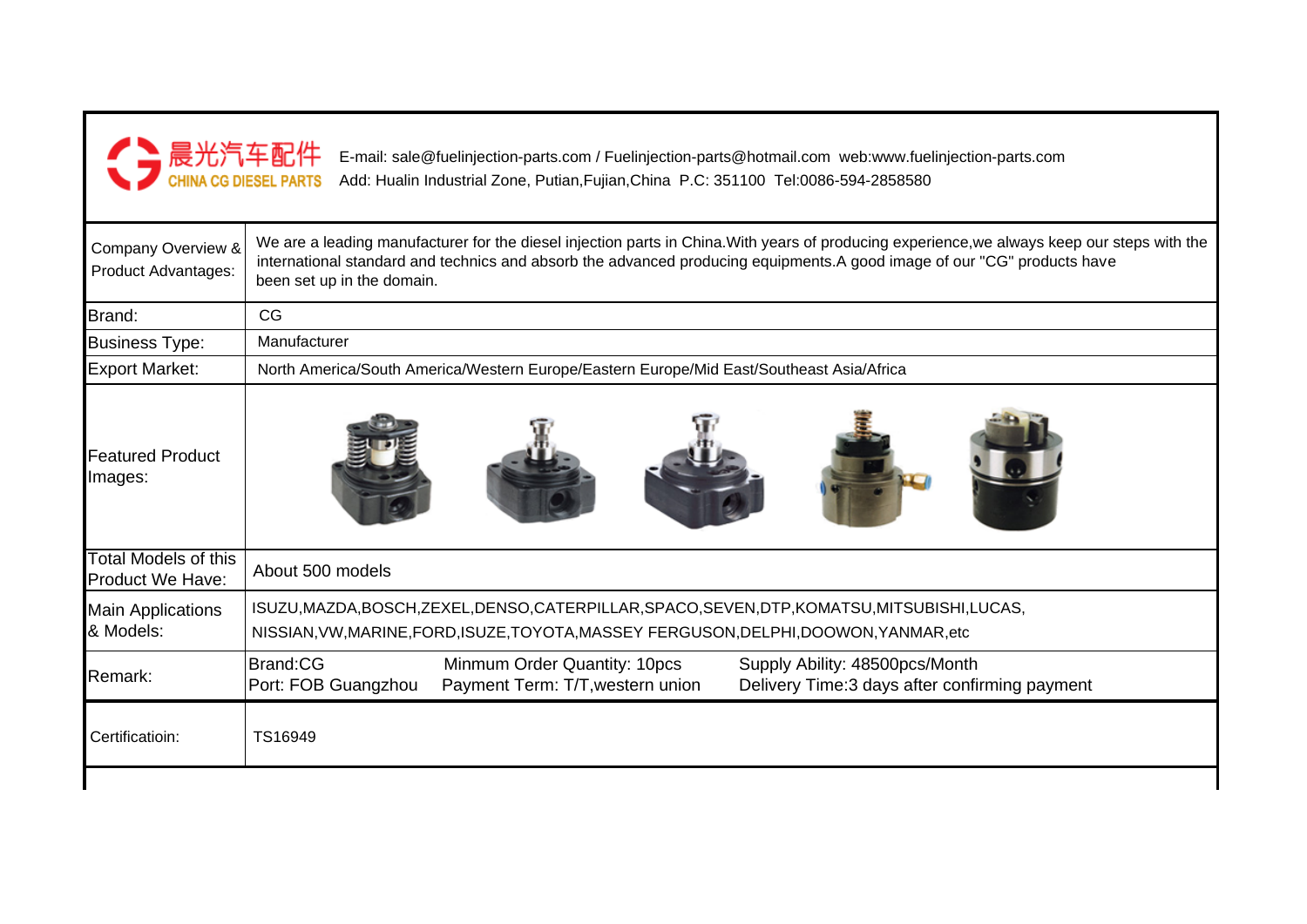| <b>ZEXEL Head Rotor Catalogue</b> |                  |                 |                      |                    |                      |               |  |
|-----------------------------------|------------------|-----------------|----------------------|--------------------|----------------------|---------------|--|
| <b>Item</b>                       | <b>ZEXEL NO.</b> | <b>PUMP NO.</b> | <b>MFR Name</b>      | <b>Engine Type</b> | <b>Specification</b> | <b>Remark</b> |  |
| <b>Head Rotors</b>                | 146400-1420      | 104649-4121     | <b>NISSAN DIESEL</b> | <b>SD22</b>        | 4/9R                 | Cabezote      |  |
| <b>Head Rotors</b>                | 146400-2220      | 104640-3160     | <b>MITSUBISHI</b>    | 4D55               | 4/10R                | Cabezote      |  |
| <b>Head Rotors</b>                | 146400-3320      |                 | <b>NISSAN</b>        |                    | 4/10R                | Cabezote      |  |
| <b>Head Rotors</b>                | 146400-4220      | 104648-2620     | <b>NISSAN</b>        | CD <sub>17</sub>   | 4/8L                 | Cabezote      |  |
| <b>Head Rotors</b>                | 146400-4520      |                 | <b>ISUZU</b>         |                    | 4/10R                | Cabezote      |  |
| <b>Head Rotors</b>                | 146400-5020      | 104640-3060     | <b>MITSUBISHI</b>    | 4D55               | 4/10R                | Cabezote      |  |
| <b>Head Rotors</b>                | 146400-5521      | 104619-5310     | <b>ISUZU</b>         | C223               | 4/9L                 | Cabezote      |  |
| <b>Head Rotors</b>                | 146400-5620      |                 |                      |                    |                      | Cabezote      |  |
| <b>Head Rotors</b>                | 146400-5720      | 104740-6002     | <b>ISUZU</b>         | 4EE1TC             | 4/10R                | Cabezote      |  |
| <b>Head Rotors</b>                | 146400-6621      |                 |                      |                    |                      | Cabezote      |  |
| <b>Head Rotors</b>                | 146400-6820      | 104649-2242     | <b>NISSAN</b>        | LD <sub>20</sub>   | 4/9R                 | Cabezote      |  |
| <b>Head Rotors</b>                | 146400-7420      | 104649-5080     | <b>ISUZU</b>         | 4FD1               | 4/9R                 | Cabezote      |  |
| <b>Head Rotors</b>                | 146400-7720      | 104640-7541     | <b>NISSAN DIESEL</b> | <b>TD27</b>        | 4/10R                | Cabezote      |  |
| <b>Head Rotors</b>                | 146400-7820      | 104748-1724     | <b>ISUZU</b>         | 4EC1T              | 4/8R                 | Cabezote      |  |
| <b>Head Rotors</b>                | 146400-7920      | 104649-5040     | <b>ISUZU</b>         | 4EC1T              | 4/9R                 | Cabezote      |  |

 $\blacksquare$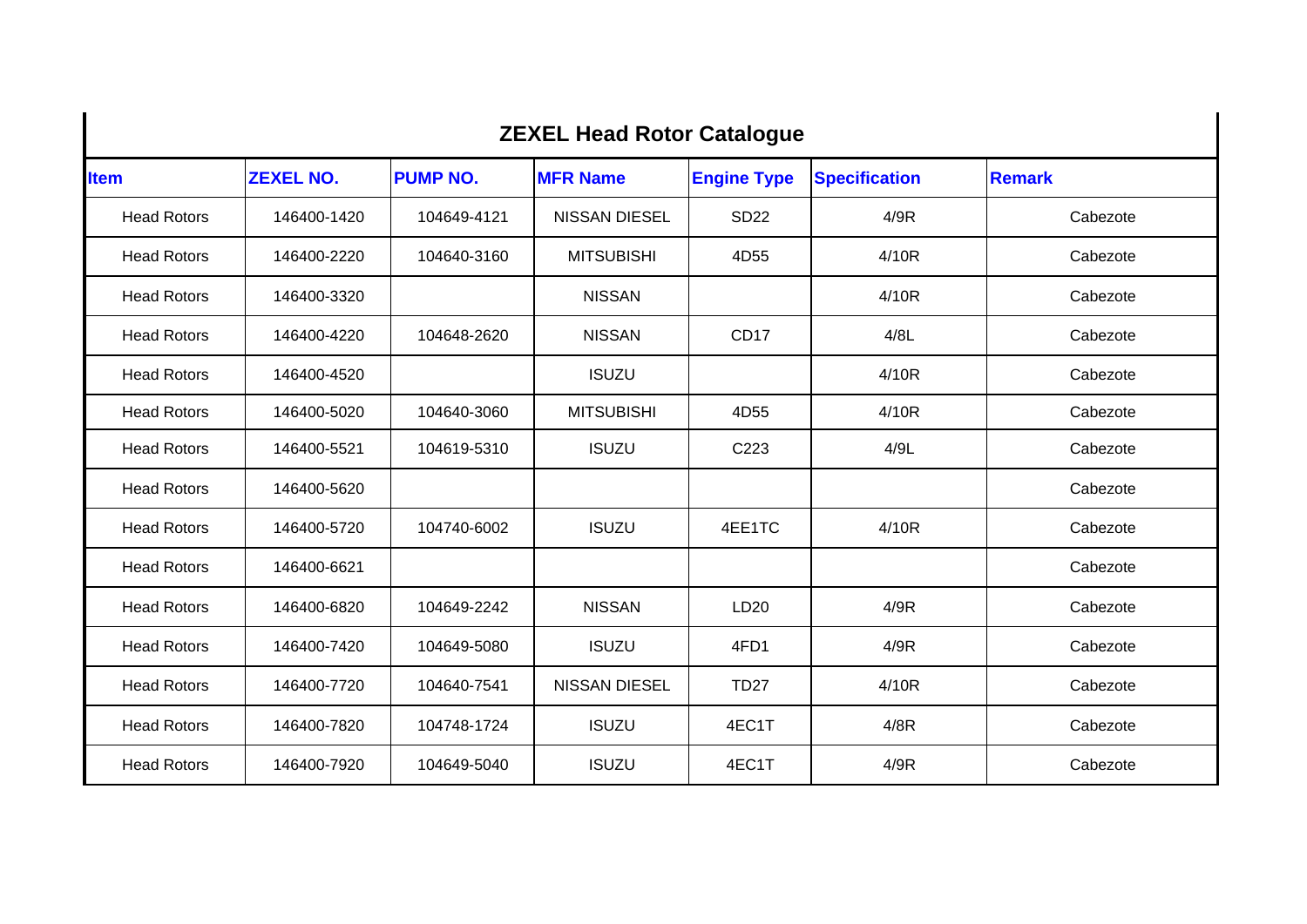| <b>Head Rotors</b> | 146400-8420 | 104649-1860 | <b>ISUZU</b>         | $4FC1-J$         | 4/9R  | Cabezote |
|--------------------|-------------|-------------|----------------------|------------------|-------|----------|
| <b>Head Rotors</b> | 146400-8820 |             |                      |                  |       | Cabezote |
| <b>Head Rotors</b> | 146400-8821 |             | <b>ISUZU</b>         | <b>PK</b>        | 4/9L  | Cabezote |
| <b>Head Rotors</b> | 146400-9720 | 104740-2130 | <b>NISSAN</b>        | LD20-T           | 4/10R | Cabezote |
| <b>Head Rotors</b> | 146401-0221 | 104640-8870 | <b>MITSUBISHI</b>    | 4D65             | 4/10R | Cabezote |
| <b>Head Rotors</b> | 146401-0520 | 104640-7180 | <b>NISSAN DIESEL</b> | <b>TD25</b>      | 4/10R | Cabezote |
| <b>Head Rotors</b> | 146401-1920 | 104649-5100 | <b>ISUZU</b>         | C <sub>240</sub> | 4/9L  | Cabezote |
| <b>Head Rotors</b> | 146401-2020 | 104640-1832 | <b>ISUZU</b>         | 4FG1             | 4/10R | Cabezote |
| <b>Head Rotors</b> | 146401-2120 | 104740-9675 | <b>NISSAN DIESEL</b> | <b>TD27</b>      | 4/10R | Cabezote |
| <b>Head Rotors</b> | 146401-2821 |             |                      |                  |       | Cabezote |
| <b>Head Rotors</b> | 146401-3020 |             |                      |                  | 4/12R | Cabezote |
| <b>Head Rotors</b> | 146401-3220 | 104645-3361 | <b>MITSUBISHI</b>    | 4D56             | 4/10R | Cabezote |
| <b>Head Rotors</b> | 146401-4120 | 104640-2762 | <b>NISSAN</b>        | <b>TD27-T</b>    | 4/10R | Cabezote |
| <b>Head Rotors</b> | 146401-4220 | 104641-4621 | <b>NISSAN DIESEL</b> | QD32             | 4/11R | Cabezote |
| <b>Head Rotors</b> | 146402-0820 | 104641-1092 | <b>ISUZU</b>         | 4JA1             | 4/11R | Cabezote |
| <b>Head Rotors</b> | 146402-0920 | 104641-6421 | <b>ISUZU</b>         | 4JB1             | 4/11L | Cabezote |
| <b>Head Rotors</b> | 146402-1420 | 104640-0030 | <b>MAZDA</b>         | HA               | 4/10R | Cabezote |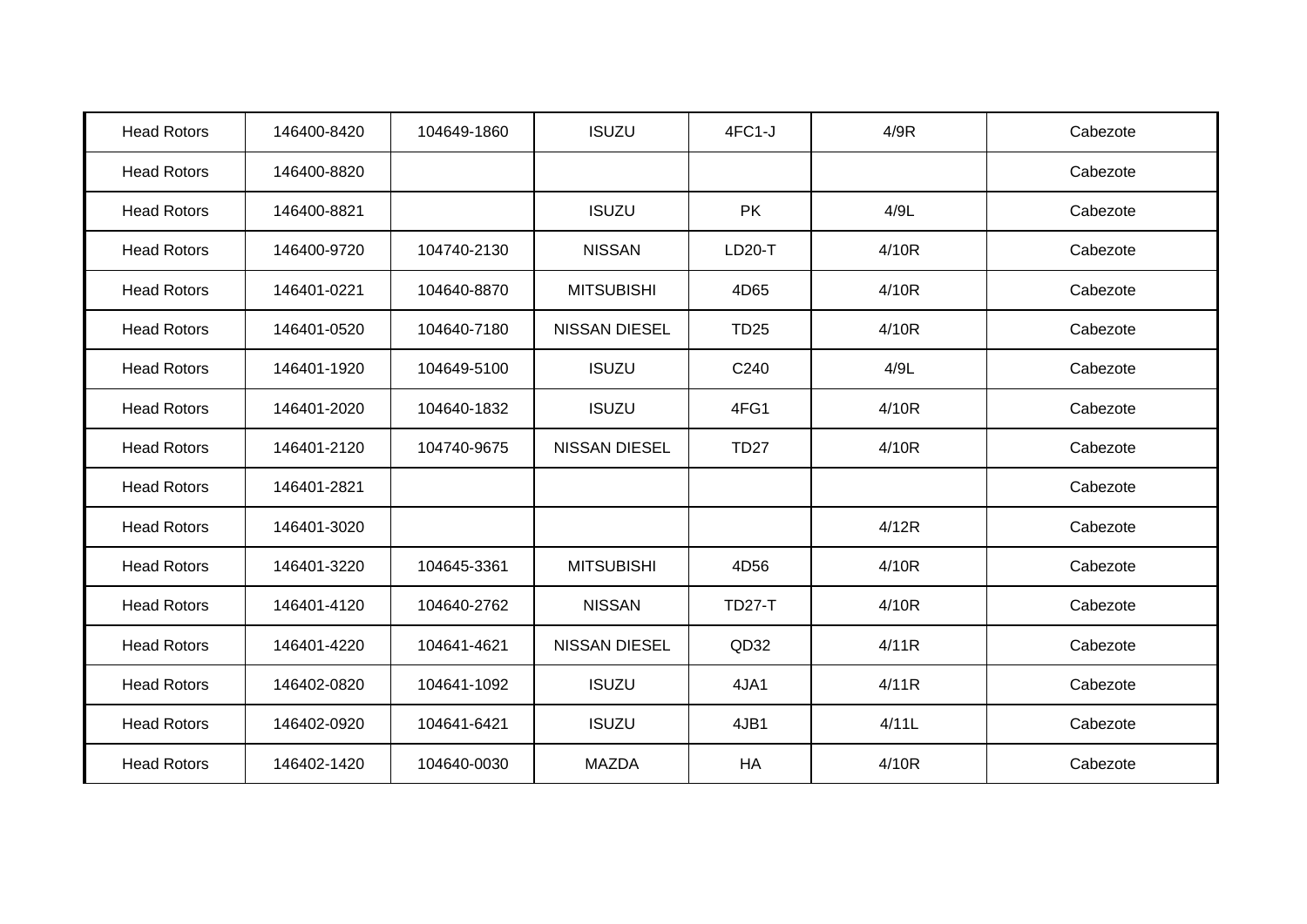| <b>Head Rotors</b> | 146402-1920 |             | <b>NISSAN DIESEL</b> |                |       | Cabezote |
|--------------------|-------------|-------------|----------------------|----------------|-------|----------|
| <b>Head Rotors</b> | 146402-2420 | 104641-1261 | <b>ISUZU</b>         | 4JB1CG         | 4/11L | Cabezote |
| <b>Head Rotors</b> | 146402-3420 | 104641-4331 | <b>NISSAN DIESEL</b> | <b>BD30</b>    | 4/10R | Cabezote |
| <b>Head Rotors</b> | 146402-3720 | 104641-6890 | <b>ISUZU</b>         | 4JB1-T         | 4/11R | Cabezote |
| <b>Head Rotors</b> | 146402-3820 | 104641-6990 | <b>ISUZU</b>         | 4JA1           | 4/11L | Cabezote |
| <b>Head Rotors</b> | 146402-3920 | 104740-6060 | <b>ISUZU</b>         | 4EE1           | 4/10R | Cabezote |
| Rotor Head         | 146402-4020 | 104642-1580 | <b>ISUZU</b>         | 4JB1           | 4/12L | Cabezote |
| Rotor Head         | 146402-4320 |             | <b>NISSAN</b>        |                | 4/12R | Cabezote |
| Rotor Head         | 146402-4420 | 104642-1671 | <b>ISUZU</b>         | 4JA1           | 4/12L | Cabezote |
| Rotor Head         | 146402-4720 | 104646-6606 | <b>ISUZU</b>         | 4JB1-TC        | 4/9R  | Cabezote |
| <b>Rotor Head</b>  | 146403-0320 | 104649-2332 | <b>NISSAN</b>        | 707            | 4/11L | Cabezote |
| Rotor Head         | 146403-0520 | 104640-0344 | MAZDA                | <b>NEWHA</b>   | 4/10R | Cabezote |
| Rotor Head         | 146403-0820 | 104648-0139 | MAZDA                | <b>RF</b>      | 4/8R  | Cabezote |
| Rotor Head         | 146403-1020 | 104648-0474 | MAZDA                | R <sub>2</sub> | 4/8R  | Cabezote |
| Rotor Head         | 146403-1020 | 104648-0474 | <b>MAZDA</b>         | R2             | 4/8R  | Cabezote |
| Rotor Head         | 146403-1120 | 104649-0451 | <b>MAZDA</b>         | <b>RFX</b>     | 4/9R  | Cabezote |
| Rotor Head         | 146403-1220 | 104648-0154 | <b>MAZDA</b>         | R <sub>2</sub> | 4/8R  | Cabezote |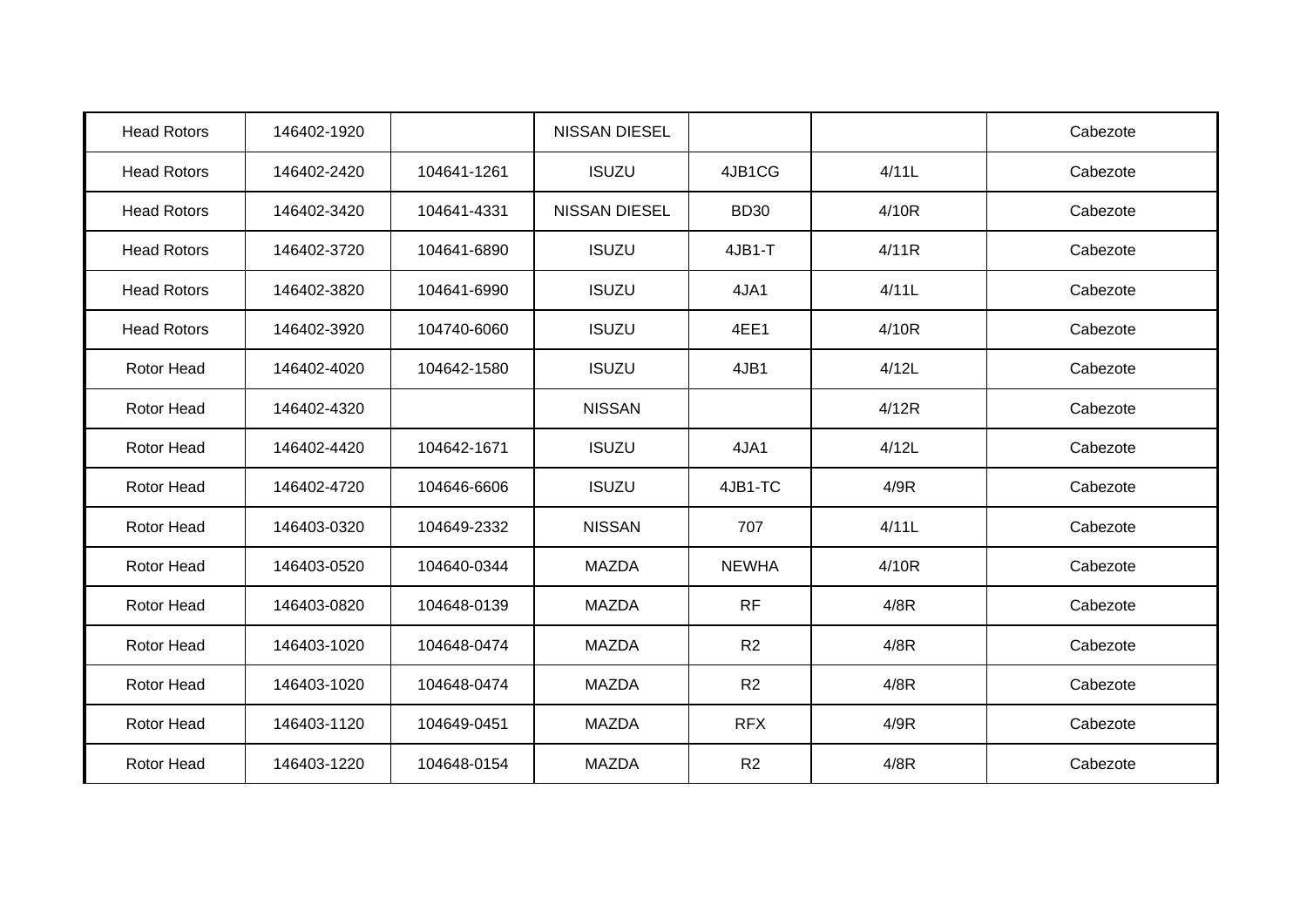| Rotor Head        | 146403-1420 |             |                      |                     | 4/12R | Cabezote |
|-------------------|-------------|-------------|----------------------|---------------------|-------|----------|
| Rotor Head        | 146403-1620 | 104749-5091 | <b>ISUZU</b>         | 4EC1-T              | 4/9R  | Cabezote |
| Rotor Head        | 146403-2620 | 104649-0421 | <b>MAZDA</b>         | <b>RFT</b>          | 4/9R  | Cabezote |
| Rotor Head        | 146403-2820 | 104640-0522 | <b>MAZDA</b>         | PN                  | 4/10R | Cabezote |
| Rotor Head        | 146403-3020 |             |                      |                     |       | Cabezote |
| Rotor Head        | 146403-3120 | 104640-2157 | <b>NISSAN</b>        | CD17                | 4/10L | Cabezote |
| Rotor Head        | 146403-3320 | 104641-4122 | NISSAN DIESEL        | ED35                | 4/11R | Cabezote |
| Rotor Head        | 146403-3420 | 104640-2185 | <b>NISSAN</b>        | CD <sub>20</sub>    | 4/10L | Cabezote |
| Rotor Head        | 146403-3520 | 104640-7420 | <b>NISSAN DIESEL</b> | AD27/TD27           | 4/10R | Cabezote |
| Rotor Head        | 146403-3620 | 104640-2481 | <b>NISSAN</b>        | <b>LD20-T</b>       | 4/10L | Cabezote |
| <b>Rotor Head</b> | 146403-4020 | 104649-2551 | <b>NISSAN</b>        | LD20                | 4/9R  | Cabezote |
| Rotor Head        | 146403-4920 | 104741-3213 | <b>MITSUBISHI</b>    | 4M40                | 4/11R | Cabezote |
| Rotor Head        | 146403-6120 | 104601-2007 | <b>NISSAN</b>        | <b>TD27-T</b>       | 4/11R | Cabezote |
| Rotor Head        | 146403-6520 | 104600-2004 | <b>NISSAN</b>        | CD <sub>20</sub> -T | 4/10L | Cabezote |
| Rotor Head        | 146403-6620 | 104601-1050 | <b>ISUZU</b>         | 4JG2-TC             | 4/10R | Cabezote |
| Rotor Head        | 146403-6820 | 104640-0824 | <b>MAZDA</b>         | <b>WLT</b>          | 4/10L | Cabezote |
| Rotor Head        | 146403-7620 | 104740-6082 | <b>ISUZU</b>         | 4EE1                | 4/10R | Cabezote |